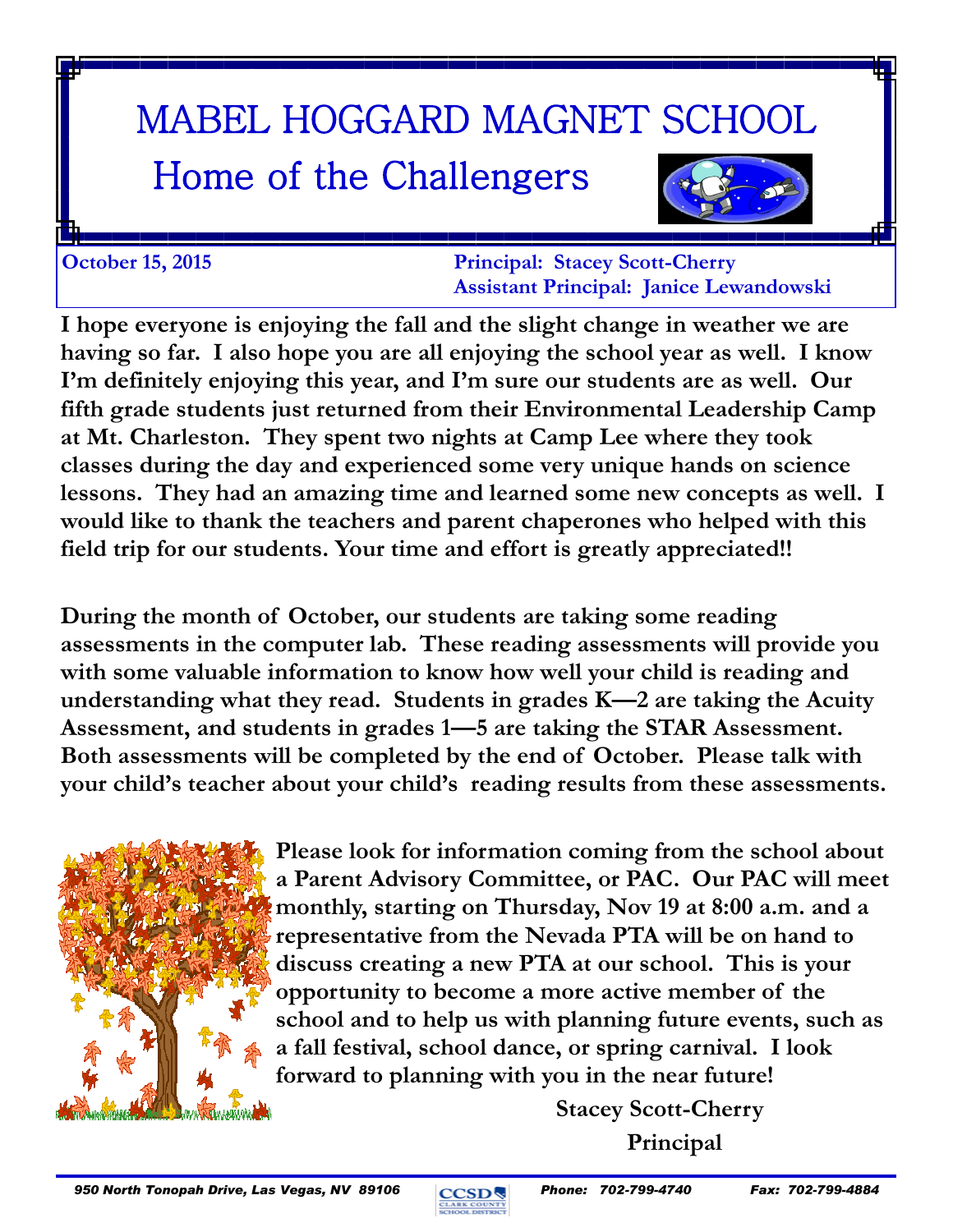

## **NEWS FROM AROUND OUR CAMPUS**

#### Music Notes

**All students attend music for 50 minutes once a week and classes are involved in singing, listening, reading music, creating, playing instruments and evaluating---all about life skills and music! Our main goal for the fall in music classes has been to focus on singing with good tone quality, singing on pitch, keeping a steady pulse and dancing.**

 **This fall all students have been learning folk dances to share with you on October 29 from 9:00 -10:00 a.m. on the Mabel Hoggard playground for the annual World Dance Festival. We invite you to enjoy all students sharing dances from the following countries: Mexico, Japan, Italy, Brazil and Portugal, Russia, England, and the United States.**

**Check out Mrs. Ameling's web page on the Mabel Hoggard website to keep up with musical happenings around our school. She also includes links to her favorite music websites that are great music learning tools. Sing!!! Dance!!! Listen!!! Create!!!** 

#### **Fifth Grade Wanted to Build a Snowman**

**Fifth grade is off to a roaring start! We had a fabulous time at Camp Lee Canyon on Mt.Charleston. It was chilly and we were hoping for snow to build a snowman. We braved the elements and had a great time. We have other great field trips on the way as well. We will be going to the courthouse in November and December, and we will also be heading out to the Las Vegas Wash in the spring.** 

**In science, we have been working on Variables and Environments. Mrs. Maher did a geospatial unit and Mrs. Brunetti did an energy efficiency unit for the Desert Research Institute. The students loved them!** 

**We are reading The City of Ember and we have been exchanging for our leveled math groups each day. We look forward to all the fun that happens in fifth grade as we welcome Ms. Cherie Malay to fifth grade.** 



#### **Student Leader Lowdown By Jean Reyes and Nate Wilkins**

**Our second year of Student Leaders is looking bright. This year, we held school-wide elections for our officers. The campus was decorated with election posters and candidate speeches were thrilling. These students were elected for the following offices:**

**President: Valerie Vogan; Vice President: Anna Bachvarov; Treasurers: Vincent Vogan and Arkash Wijekularatne; Secretaries: Jean Reyes and Nathaniel Wilkins; Event Planner: Gavin Lee. The following students joined the officers as Class Ambassadors:**

**First Grade: Jedidiya Fuller, Alannah Gruner, and Emely SanJuan**

**Second Grade: Ahlam Ali, Kahlil Boulware, Reina Bungay, Kadence Eck, London Lee, and NeVaeh Purnell**

**Third Grade: Amy Alavez, Claudia Arellano Vargas, Nyomi Barraza, Jaden Beals, Eranda Citaku, Xiariah Drummer, Cameron Paul Fernando, Saron Gulilat, Amaya Hill, Amanda Manzano, Kirina McLeod, Rayne Montgomery, Lauren Oliver, and Adrian Roman** 

**Fourth Grade: Aleza Aragones, Oniana Boulware, Jacquelin Grado Perez, Vandalayn Holmes, Cheyenne Palenko, Ashley Perez Vaquero, Rojas Rodriguez, Ashlie Saiter, Isabella Sarabia, Shivaansh Singh, and Loryn Sturgis**

**Fifth Grade: Leslie Garcia, Kira Jaspe, Sarah Najarim Daphne Pena Garcia, Kenn Sourjah, Angela Victoriano, and Terry Wesley**

**All Ambassadors were officially inducted as Student Leaders during a special ceremony in front of the student body, parents, faculty, and administration. We extend a special thank you to Federal Court Judge Richard Boulware for inducting all of the Leaders and Ambassadors. Thank you to our advisors:** 

**Mrs. Makowski, Ms. Peffer, Mrs. Walley, Mrs. Stanley-Larsen, and Mrs. Vanyo for their support this year.**

**Upcoming events include a Trunk or Treat and Halloween parade on Oct 29 and Food Drive to support the Las Vegas Mission Nov 9 –Nov 18. Our year truly is looking bright!**

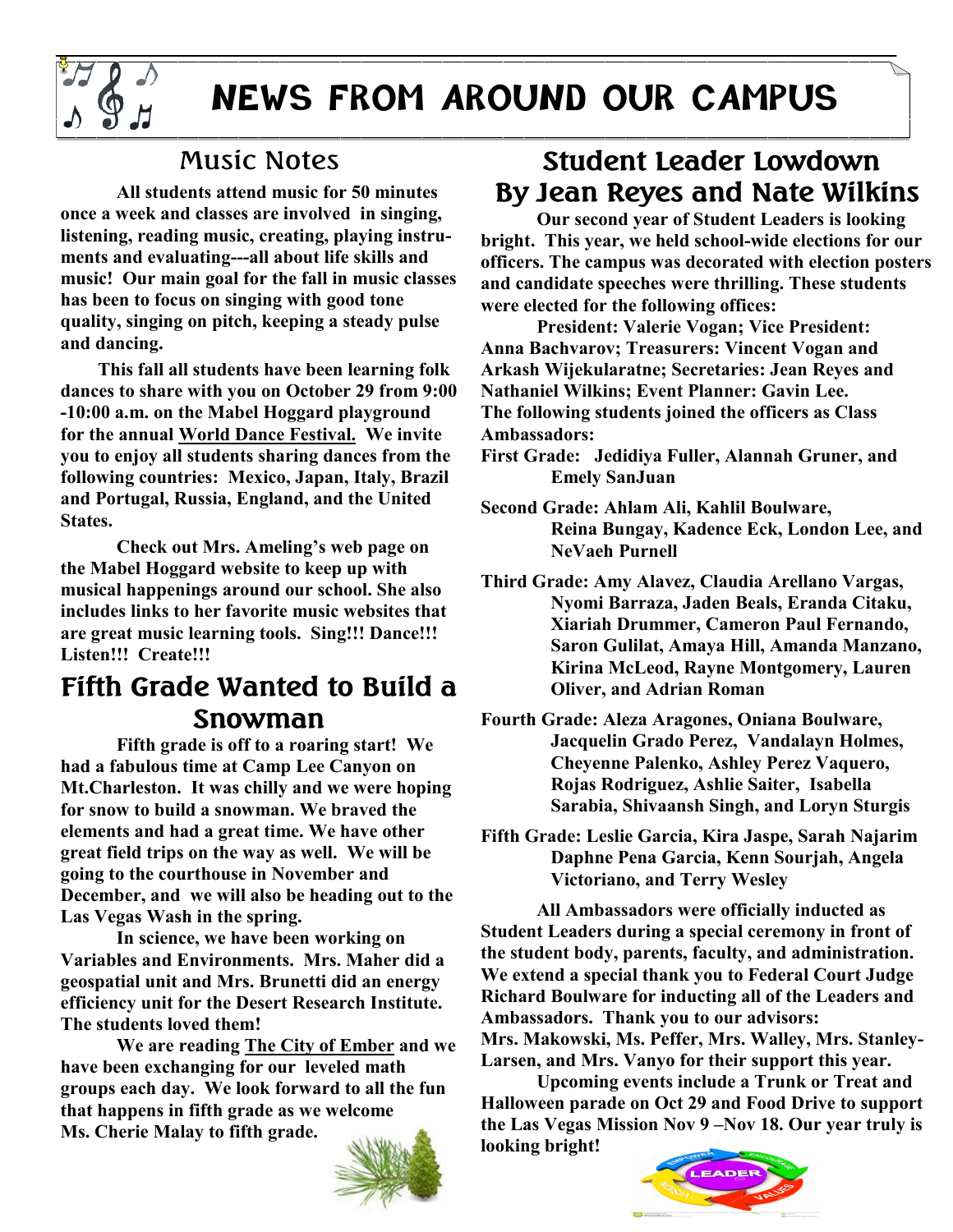### Students of the Month September, 2015



| Room | <b>Outstanding Student</b> | <b>Most Improved</b>     |
|------|----------------------------|--------------------------|
| 2    | Angel Martin Garcia        | Abraham Avalos           |
| 3    | Cheyenne Palenko           | Miguel Dominguez         |
| Ч    | Hairmella Fiato            | Amy Alavez               |
| 5    | Cassandra Williams         | Jaycee Ramirez           |
| 6    | Jayce Kaufman              | Emi'Jon Hawkins          |
| 7    | Arkash Wijekularatne       | Jerico Rosales           |
| 8    | Jackeline Gonzalez         | Karyme Hernandez         |
| q    | Conner Sturgis             | Victor Arellano          |
| 10   | Jean Guenivere Reyes       | Landon Perkins           |
| 11   | Natalie Caballero          | Cristian Martin-Martinez |
| 13   | Aubrielle Aragones         | Rodrigo Rios-Morales     |
| 14   | Joshua Palenko             | Isabella Ramirez-Garcia  |
| 15   | Dinil Mohotti              | Mayrin Martin-Ortiz      |
| 16   | Kadence Eck                | Abigail Rojas            |
| 18   | Te-Meya Edmondson          | Jaiden Cornell           |
| 19   | Josly Perez Porras         | Luz Lopez Cardenas       |
| 20   | Zah'Mauree Beard           | Moises Enciso            |
| 24   | Iris Hernandez Anaya       | Divine Mara Castille jos |
| 31   | Liam Guerrero              | Stacey Lopez Barajas     |

#### **Kindergarten News**

**What a fun and exciting start the students have had in kindergarten! They are getting to know all their new friends, practicing routines, and learning the rules in their classrooms. The students are working on letter recognition, writing their first names beginning with a capital letter, identifying and writing numbers 1-20, learning colors and shapes, listening skills, and manners. Please reinforce what is taught in school by practicing these skills at home as well. Also each week, students visit Library, Art, Music, and Computer Lab. Additionally, we have assessed the students on essential skills. These assessments will be completed at the end of each semester in an effort to show the progress your child has made throughout the school year. Recently, the students completed a unit study on apples. They learned how apples grow, the cycles of the apple tree with the seasons, and all the different foods made from apples. As fall is upon us, we will learn about Fire Safety, Nevada Day, and of course, pumpkins. Thanks again for your support!**